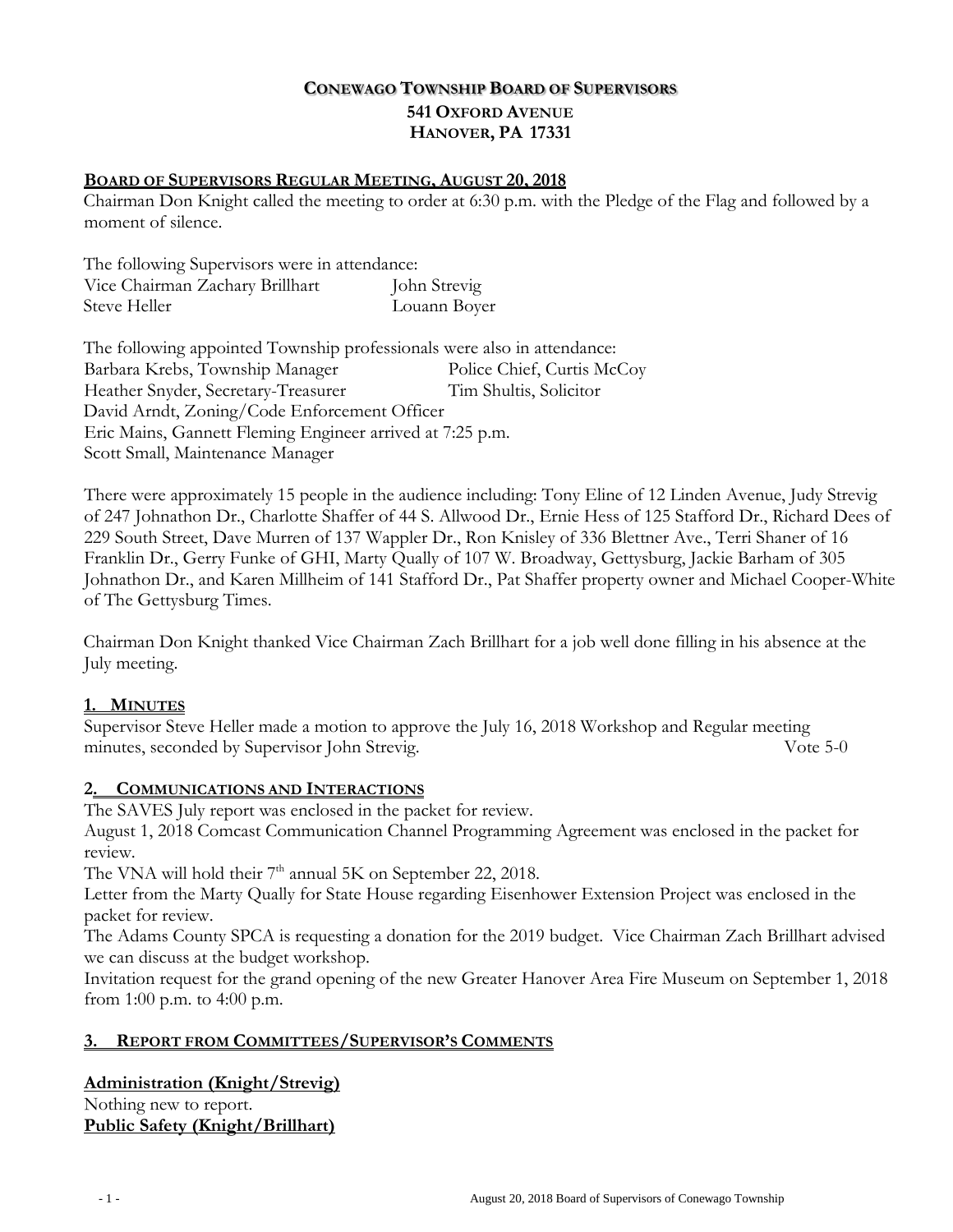Vice Chairman Zachary Brillhart reported that 42 fire and rescue calls and 115 EMS calls for a total of 157 calls received in the month of July. Conewago Township had 20 fire and rescue calls and 47 EMS calls for a total of 67 calls. SAVES assisted in the Hanover Borough  $4<sup>th</sup>$  of July activities. They have been working on joint training and preparing for fire prevention and public education.

### **Recreation (Boyer/Heller)**

Supervisor Steve Heller reported the Plum Creek signs are up and look great.

Supervisor Steve Heller made motion to enter into a grant contract with the County on the playground equipment for the fall, seconded by Vice Chairman Zach Brillhart. Vote 5-0

### **Agricultural Preservation (Boyer)**

Nothing New to Report

### **Roads (Heller/Boyer)**

Supervisor Steve Heller reported that equipment is being maintained, mowing is on-going, the sickle mower needed repaired and markings for the traffic signals has been completed. A lightning strike hit the data cable on Fuel Master system and will be discussed for replacement at the Administrative Committee meeting.

A minor punch list will be reviewed with the Contractor to complete Basilica and Wappler Drive, and North Third Street.

### **Pension (Knight)**

The next Police Pension meeting will be held September 27, 2018 at 10:00 a.m.

### **Planning Commission (Strevig)**

Supervisor John Strevig advised Planning Commission items will be discussed under Zoning/Code Enforcement Officer Dave Arndt's section.

## **Stormwater (Heller)**

Supervisor Steve Heller reported that we have had a student working on the MS4 mapping and is about 50% complete. A presentation was given during the Road Committee meeting.

Vice Chairman Zach Brillhart made motion to approve liens being put on late Stormwater fees in the amount of \$300.00 plus the cost of the lien, seconded by Supervisor John Strevig. Discussion on having the lien stay with the property. Vote 5-0

## **4. REPORT FROM SECRETARY-TREASURER**

Vice Chairman Zach Brillhart made motion to approve the Secretary/Treasurer's Report, seconded by Supervisor Steve Heller. Vote 5-0

Vice Chairman Zach Brillhart made motion to approve payment of the prepaid bills and all invoices noted on the report for July 13, 2018 – August 17, 2018, seconded by Supervisor Steve Heller. Vote 5-0

## **5. PUBLIC COMMENT**

Marty Qually advised he would like to clarify the letter that was sent out on behalf of his campaign advising it is for resident's to voice their opinion about the Eisenhower Drive Extension project. No tax dollars were spent on this publication.

Township Manager Barbara Krebs reported that the concerns and information from the July 16, 2018 meeting on the Eisenhower Drive Extension were passed along to PennDot. Thanking the resident's for their comments. PennDot is looking at starting a website to help with the communication and a link would be accessible through the Township website.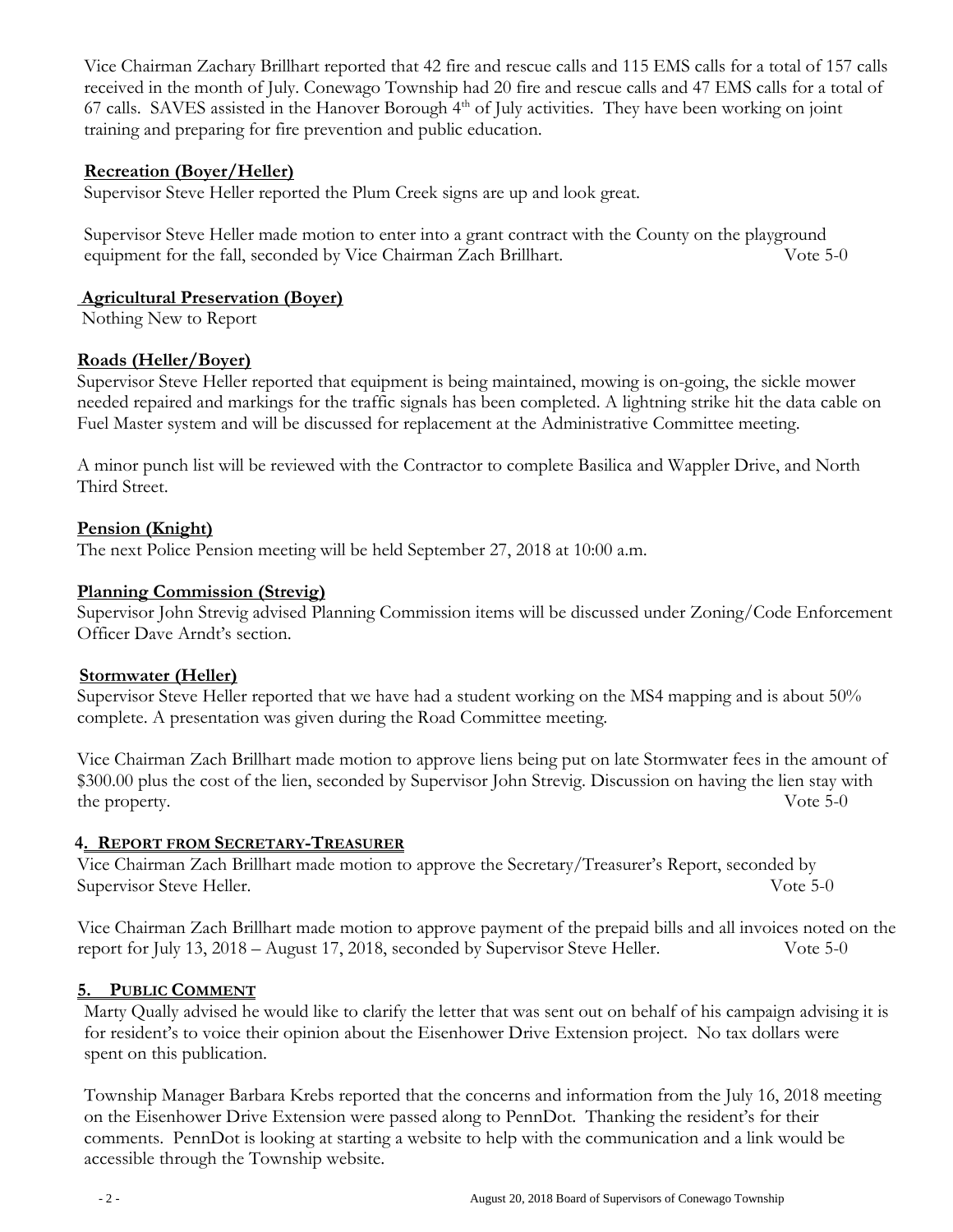Several resident's expressed their concerns with the proposed project including: David Murren of 137 Wappler Drive, Ron Knisley of 336 Blettner Avenue, Terri Shaner of 16 Franklin Drive, Jackie Barham of 305 Johnathon Drive, and Pat Shaffer-property owner along Oxford Avenue.

 Ron Knisley of 336 Blettner Avenue advised how long the Eisenhower Drive extension project has been discussed over the years and was supportive that the Township is working with PennDot on this project.

 Charlotte Shaffer of 44 S. Allwood Drive expressed her concern with the Eisenhower Drive extension project and why a no build option is not being represented. She advised a petition has been signed by several residents. The Board along with Township Manager Barbara Krebs advised her that they are working with PennDot and discussing all options. Chairman Don Knight expressed his interest in seeing the petition as this is the 1<sup>st</sup> he has heard of it.

### Other Resident's concerns:

Richard Dees of 229 South Street expressed his concern with the fireworks that are being set off in the Township. Chief Curtis McCoy advised Mr. Dees to call the Police when the incident is going on. State law now allows fireworks and the Township has no ordinance prohibiting them.

Karen Millheim of 141 Stafford Drive expressed her concern with gun shots that were very loud and continuous surrounding the Preserves. Chief Curtis McCoy advised this incident was investigated and the property owner is not in violation.

Ron Knisley of 336 Blettner Avenue expressed his concern with the retention pond on Blettner Avenue advising it does not appear to be taken care of and the grass, when mowed, is being blown out on the street clogging the storm drains. Maintenance Manager Scott Small advised the weather has not been helping with the maintenance of the retention ponds as they usually are very wet and that the employee's should not be blowing the grass onto the street as this is all part of the MS4 maintenance.

David Murren of 137 Wappler Drive expressed his concern about receiving the newsletter that was recently sent to the residents advising of code enforcement common issues. He advised of the weeds and motor vehicle code violations that he has seen. The Township will look into those issues to see if we can enforce.

## **6. REPORTS FROM DEPARTMENTS**

#### **Police**

The Police Department July report was enclosed in the packet for review.

The August newsletter went out talking about bus safety and scams.

The Police Department participated in National Night Out at the Target shopping center.

#### **Township Solicitor Shultis**

Nothing new to report.

#### **Township Manager**

Township Manager, Barbara Krebs staff report was enclosed in the packet for review.

Vice Chairman Zach Brillhart made motion to ratify the actions of Township Manager for entering into a 36 month agreement with an electric supplier for the years 2020, 2021, 2022, seconded by Supervisor John Strevig. Vote 5-0